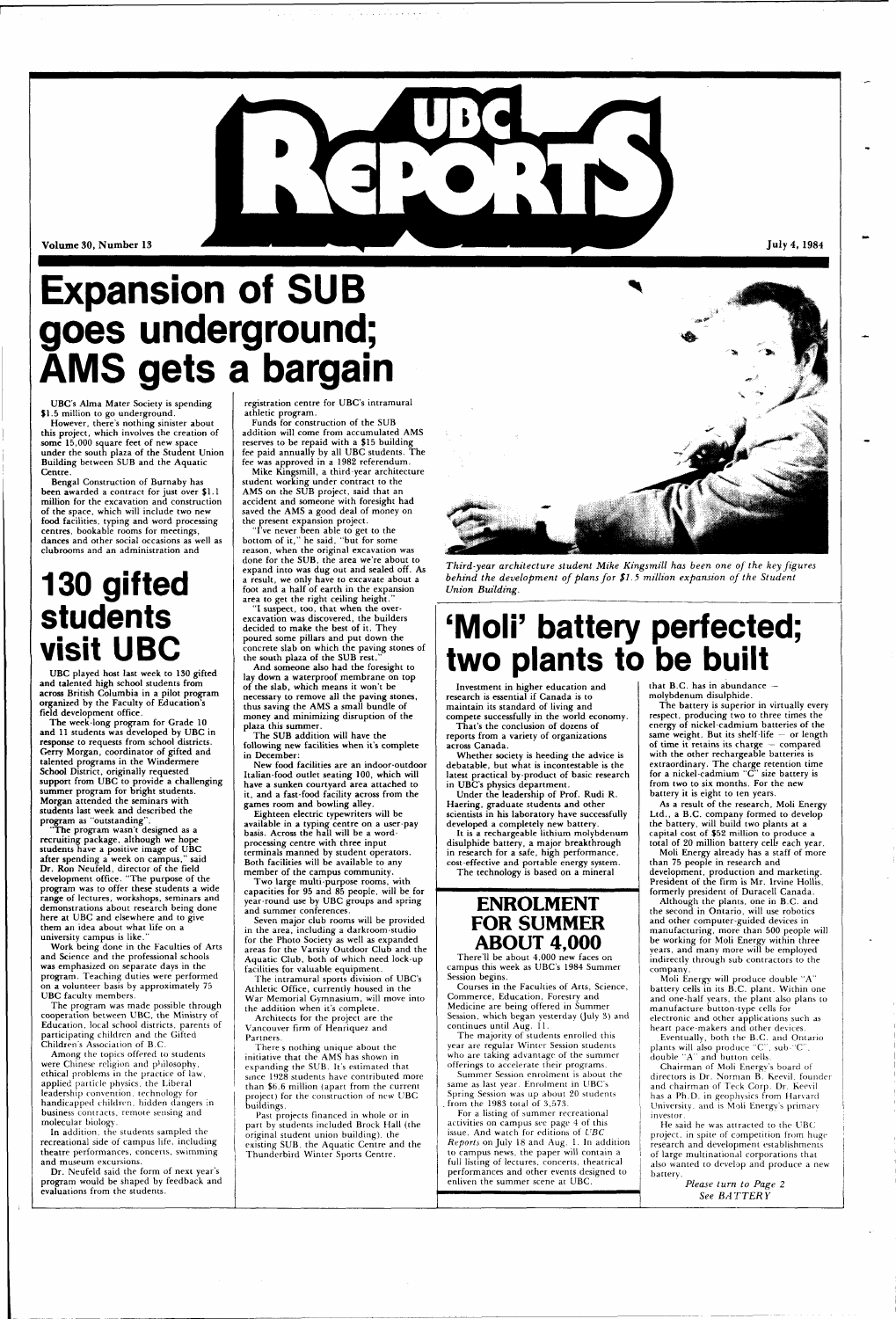**UBC Reports July 4, 1984** 

## **Battery**

#### *continued from Page 1*

**"I have a good feeling for the scientific significance of the program and felt that this group could succeed," Dr. Keevil said.** 

**"This proved to be completely correct and now the impact will not only be felt in B.C. and Canada but throughout the world."** 

**Prof. Haering said that there is a huge demand for a more efficient battery. The last battery innovation was the nickelcadmium rechargeable battery developed shortly after the turn of the century. Since then, other technologies dependent upon a portable energy source have mushroomed, while batteries have remained relatively unchanged.** 

**"Miniaturization over the past few years has reduced the size and weight of a host of products," Dr. Haering said. "In many cases, the battery power source for these devices is now the single factor limiting further size reduction and greater performance. Our battery should remove** 

**that limitation." Dr. Haering said the new battery should also stimulate production of entirely new products.** 

**"Electric vehicles, for example. Cars powered by rechargeable batteries haven't been feasible until now because of inadequate power systems," Dr. Haering said.** 

**Development of the battery is one of the most significant high-tech events in B.C. history. Dr. Haering began his research about seven years ago. One year later, Dr. Keevil decided to support the project, even though the decision was based on preliminary research results.** 

**The result is that Moli Energy will enter the billion dollar international battery market with an estimated two-year** head **start over major competitors.** 

**Because much of the work** was done **at UBC, the University will benefit financially under a contract with the company. The technology of the battery is entirely** 

**new. All batteries have two electrodes — an** 

**anode and cathode — and electricity is produced when ions pass from the anode to the cathode through a substance called an electrolyte.** 

**Usually, batteries are described in terms of the substances that make** them up **lead-acid, nickel-cadmium or nickel-iron.** 

**In all batteries now on the market,** the **electrodes undergo a chemical change during use. Cathodes in the new battery remain essentially unchanged, the first in the world with this characteristic, because of the key feature of the battery, a phenomenon known as intercalation.** 

UBC music student James Parker was named the first-place winner of the 8th annual Eckhardt-Gramatte National Competition for the Performance of Canadian Music held on the campus of the University of Brandon May 3-5.

The 1984 winner's brother, **Jon Kimura Parker,** also a UBC graduate, won the same competition in 1978.

**Intercalation occurs when atoms of a substance diffuse into the spaces** between **the atoms of another substance. (Dr. J.G. Hooley of UBC's chemistry department did pioneer work in intercalation.)** 

**An electric current is formed in the new battery when lithium ions from the anode pass through the electrolyte to sandwich themselves between the molybdenum disulphide molecules making up the cathode. When the battery is recharged, the lithium atoms are removed back to the lithium anode.** 

> **Dr. Edward V. Jull of UBC's electrical engineering department will be Canada's representative at the Council of the International Union of Radio Science meeting in Florence this summer. He was also Canada's representative at** the **previous meeting of the council in Washington, D.C., three** years **ago. Dr. Jull** says a joint **meeting** at **UBC** next year of the U.S. and Canadian committees of the council, and **of the** Institute of Electrical and Electronic Engineers, will draw between 600 and 800 delegates.

**The Moli battery is the only intercalation battery at the stage of commercial production.** 

**An irony of the discovery is that many other researchers using the same materials built lithium molybdenum disulphide batteries and rejected them as inferior.** 

**"When you discharge the battery for the first time," Dr. Haering said, "its performance is terrible. The reason for this** 

**is that the molybdenum disulphide crystals as they occur in nature are semiconductors, unsuitable for use as intercalation cathodes.** 

**"But during the first discharge of the battery, the crystal structure is altered. In its new structure the cathode... is a metal rather than semi-conductor and highly suitable for intercalation.** 

**"Conversion of the cathode from a semiconductor to metal will be done in our plants. Other people who have looked at this type of battery in the past and rejected it didn't know that discharging and recharging it through one cycle of use induced intercalation. They were one step short of a major discovery."** 

**Dr. Haering praised Dr. Keevil for his support. He said Canada does not have enough senior corporation executives like Dr. Keevil who are willing to invest in high technology.** 



#### *Melva Dwyer*

**Melva Dwyer,** head of the UBC Library's fine arts division, was honored recently for her "long and distinguished service as a special librarian" by the Canadian Association of Special Libraries and Information Services. A 31-year member of the Library's professional staff, Miss Dwyer has been head of the fine arts division since it was formed in 1958.

In addition to a \$2,500 cash prize, the 20-year-old pianist will perform on a national concert tour from Halifax to Vancouver. He also won a \$200 prize for the best performance of the commissioned work in the competition.

**Prof. J.A.S. Evans** of the UBC classics department is serving as the general editor of a **new** paperback series, launched by the Canadian Association of University **Teachers,** to be published by the University **of B.C. Press.** 

**The series, aimed at the general public, is designed to bring some of the concerns of academics to a wider audience through the publication of two or three titles a year. One aim of the series is to make better known some research done on** 

**university campuses.** 

**Prof. Gregory Butler, a Bach scholar in UBC's Department of Music, has been awarded an Alexander von Humboldt Foundation Fellowship. It is the first time that the fellowship has been awarded to a musicologist. Prof. Butler will spend the 1984-85 academic year at the Musicological Institute of the Freie Universitat in West Berlin.** 

a de la construcción de la construcción de la construcción de la construcción de la construcción de la construcción de la construcción de la construcción de la construcción de la construcción de la construcción de la const

والمستقلة والمتحدث

**Two UBC doctoral students were the recipients of travel grants from the Canadian Bureau for International Education to enable them to attend scholarly conferences this spring and summer.** 

**John H. Hutchinson (Chemistry) of the United Kingdom attended the Can-Am Chemical Congress in Montreal and Takao Hagiware (Japanese literature) of Japan went to Canadian Asian Studies Association meetings in Guelph, Ont. A total of 12 international students studying at nine Canadian universities received grants.** 

**Former and present UBC students are among the finalists in all three categories of a CBC national competition for young composers. Doctor of Musical Arts student Douglas Schmidt and 1981 master's graduate Glenn Buhr were** finalists **in the**  Compositions **for up to 12** Performers category, **D.M.A.** student **Peter Hatch**  reached the finals in Solo Compositions, **and George Cappon,** a third-year Bachelor of Arts student majoring in music, was a finalist in the Electronic Music category. The finals of the CBC competition take place in Toronto this fall.

Three UBC faculty members contributed to a publication of the Centre for Human Settlements dealing with the training of personnel competent to improve living and working conditions in major settlements of developing countries.

The 76-page publication, entitled "Along the North/South Axis," is made up of papers delivered at a seminar of experts held at UBC in November, 1983. UBC contributors to the seminar were **Dr. Paz Buttedahl** of the Department of Administrative, Adult and Higher Education, **Dr. Axel Meisen** of the Department of Chemical Engineering and associate dean of Applied Science and **Dr. Walter Hardwick** of **the** Department of Geography.

The recommendations of the seminar served as the basis for a paper entitled "Sharing Responsibilities and Roles for Training in Planning and Development," submitted by the Canadian delegation to the 7th session of the United Nations Commission of Human Settlements, which met in Libreville in the west African country of Gabon from April 30 to May 11.

**Dr. Peter Oberlander,** director of the Centre for Human Settlements at UBC, was a member **of** the Canadian delegation at the African **conference** and also wrote the introduction to the centre's seminar publication, **which** is available at \$9.

**Prof. Trevor Heaver, director of** UBC's Centre **for** Transportation Studies, **and Chancellor J.V. Clyne are both members of a 14-member task force appointed by the federal government to study whether Canada should expand its deep-sea fishing fleet. The task force has been asked to report in six months time.** 

**UBC mining and mineral process engineering department head JDr. George Poling has been appointed co-chairman of**  the **steering committee of the mining regulation advisory committee for the B.C. Ministry of Energy, Mines and Petroleum Resources.** 

 $\star$ 

**Librarianship professor Lois M. Bewley, president of the Canadian Library Association, presided over the 39th annual conference of the association in Toronto, June 7 to 12. Some 2,000 librarians, information scientists and library trustees attended. Theme of the conference was '1984 and Beyond — Human Values in the Computer Age.'** 

**The UBC Alumni Association has paid tribute to three distinguished British Columbians, including Dr. Ian McTaggart-Cowan, chancellor of the University of Victoria. He received the 1984 Alumni Award of Distinction. William White, who retired a year ago as UBC vice-president of finance, received the 1984 Alumni Association Honorary Life Membership, and former Alumni Association president George Morfitt was given the Blythe Eagles Volunteer of the Year award.** 

**A UBC scientist whose research is important for toxic and hazardous waste disposal and in the siting and design of underground nuclear waste deposits has received an international award.** 

**Dr. J. Leslie Smith of UBC's geological sciences department** is **a co-winner of the**  Oscar **E. Meinzer Award** of **the Geological**  Society **of America.** 

**The other winner** is a colleague **at the**  University **of Alberta.** 

The research **that** led to the award involves basic information on how contaminants in ground water disperse through fractured rock.

**Dr. Richard Mattessich,** Arthur Andersen and Co. Alumni Professor of Accounting in the Faculty of Commerce and Business Administration, has been elected a "corresponding member" of the Austrian Academy of Sciences.

**Patrick Buchanan,** UBC's coordinator of residence programs, is president-elect of the Northwest Association of College and University Housing Officers. He is the second Canadian to be elected to the position in the regional association's 22-year history.

**Prof. Peter Hochachka** of UBC's Department of Zoology is the co-author **of**  a 480-page book published by Princeton University Press entitled *Biochemical Adaptation.* 

The book discusses biochemical adaptation to environments from freezing polar oceans to boiling hot springs, and under hydrostatic pressures up **to 1,000**  times **that at** sea level.

The **other author** of the book is **Prof.**  George Somero **of** Scripps **Institute** of **Oceanography at** the University of **California,** San Diego.

**Two members of** faculty and **a former employee of UBC's Audio-Visual Services department have been involved in making a film entitled "See How We Run," under the auspices of Adidas, the sports wear manufacturer.** 

**Prof. Lionel Pugh of the School of** 

**Physical Education and Dr. Douglas Clement, co-director of the B.C. Sports Medicine Clinic located at UBC, were the narrator and technical advisor, respectively, for the 30-minute documentary on the joys of running, including proper training techniques to prevent injuries.** 

**The film's producer is former A/V employee Tom Moore,** whose **company, Spectre Media, produces material for UBC and the Knowledge Network on a contract basis. The Adidas film had its world premiere June 6 at Robson Square Media Centre.**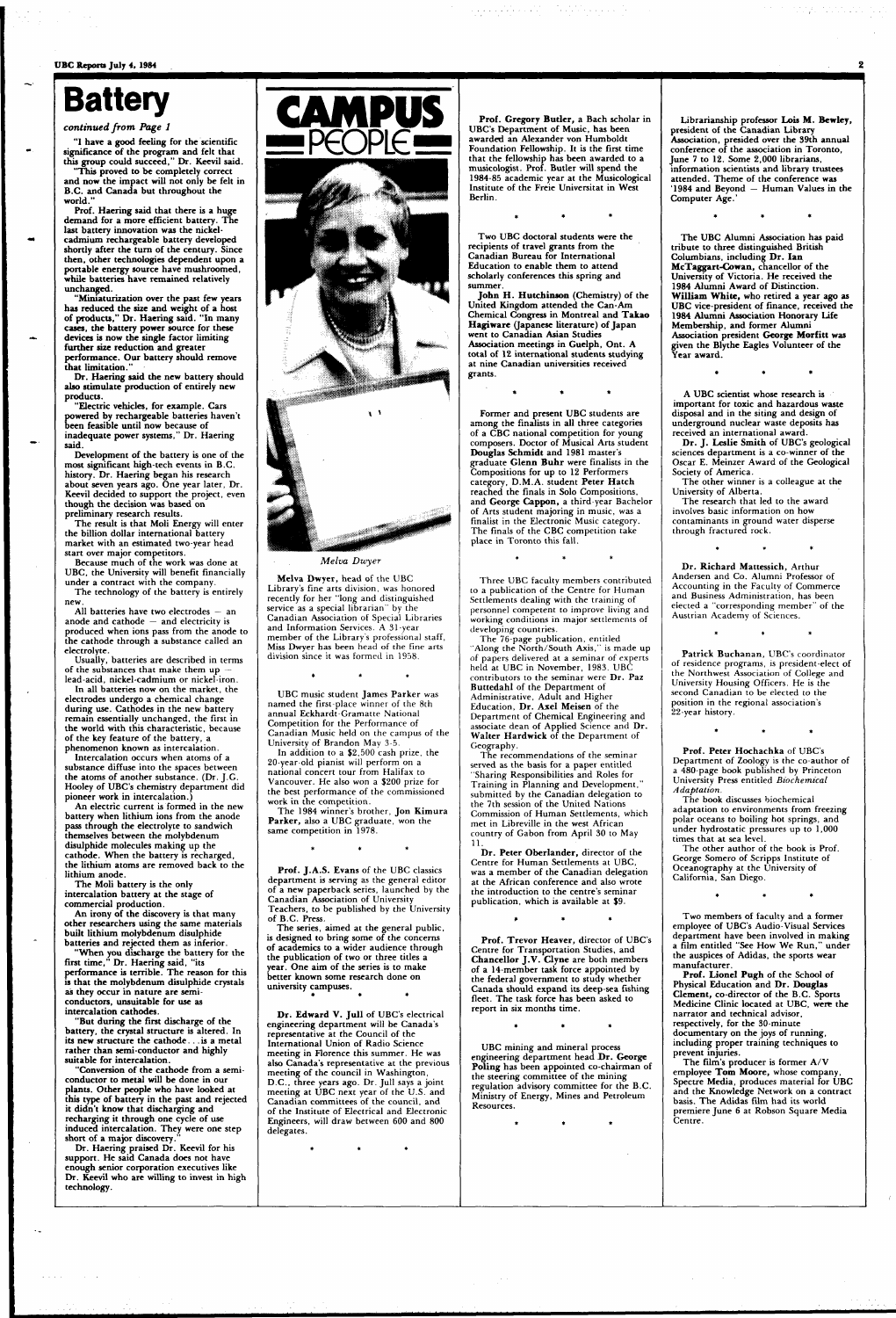

*UBC's Old Administration Building was invaded last week by this fearless mother duck and her offspring after an employee picked up one of the ducklings and took it into the building to show to President's Office staff. After failing to* 

*get an audience with President George. Pedersen, who's currently on a business trip to West Germany, mother and brood waddled out of the building and headed west in search of water.* 

# **Six new chairs in '84 bring UBC total to 27**

**An increasing number of private citizens and private** and public sector organizations are funding permanent positions at UBC **by** creating professorships or chairs.

The University now has 27 funded chairs, all but three in the Faculties of Commerce and Business Administration and Medicine.

Six were established this year and 18 since 1980.

A decision to fund a chair clearly reflects confidence on the part of an individual or organization in the quality of the academic work being performed by the faculty of the University, President George Pedersen said.



*Fifteen of the 18 new members of UBC's 25-Year Club for support staff received their quarter-century pins at a Faculty Club dinner on June 18.* 

"In a period of restraint such as UBC is now experiencing, the funding of chairs also allows us to reallocate resources to areas that need strengthening," he added.

"The creation of additional chairs is something the University intends to pursue with increasing vigor in the future in order to diversify sources of support for academic activities at UBC."

**dinner in the Faculty Club on June 18. The new members are: John Baranowski, a supervising technician in Chemical Engineering; Gwyn Bartram, head of the film library in the UBC Library; Dave Bilton, a** sheet metal **worker in Physical Plant; George Bruce, assistant head** service **worker in Physical Plant; Betty Braidwood, manager** of food services in **UBC's residences; Bill Cardno, head plumber in Physical Plant; Ray Dierolf, an intermediate technician in the acute care unit of the campus hospital; Cornells**  "Neil" Galesloot, an operator-driver in

Here is a list of UBC chairs by faculty, together with the year in which they were established.

**Faculty of Applied Science •** Chair **of** Aeronautics, Mary Fisher Estate, 1963

**Faculty of Commerce and Business Administration** 

• United Parcel Service Foundation Professor of Transportation, 1974

• Professorship in Urban Land Economics, 1976

• Albert E. Hall Professor of Finance, 1979

• Arthur Andersen & Co. Alumni Professor of Accounting, 1979

• C.A., C.G,A. Professor of Accounting, 1980

• E.D. MacPhee Professor of

Management, 1980 • Herbert R. Fullerton Professor of Urban Land Policy, 1980

• Bank of Montreal Professor of

International Finance, 1982 • The Alumni Chair in Management

- Science, 1983 • The Alumni Chair in Marketing, 1983
- William Young Chair in Finance, 1983

#### **18 more join 25-Year-Club UBC's Twenty-Five Year Club for longtime members of the campus support staff has 18 new members. President K. George Pedersen presented membership pins to the new members, each of whom has completed a quarter century of continuous service at UBC, at a Physical Plant; Edwin Goronzy, assistant chief draftsman in Physical Plant; Jim Horner, head electrician in Physical Plant; Gunnar Lyth, a shift engineer in Physical Plant; John Lomax, insurance accountant in the Department of Finance; Clinton Purdon, a maintenance mechanic in**

The CAUT condemned the closure of the David Thompson University Centre in Nelson, B.C., saying it "constitutes a further attack on post-secondary education in that province.

**Physical Plant; Walter Potter, storekeeper in Physical Plant; Eugene Ryan, a counsellor in the Student Counselling and Resource Centre; George Sloan, building service worker in the student housing department; William Sobkiw, building service worker in the student housing department; and Mary Whiteman, a cashier in the Department of Food Services.** 

**Membership in the club now totals 131. The new president of the organization is H.M. "Tony" Craven of the Department of Finance, who succeeds Kay Rumsey of the Department of Personnel** Services.

• **United Parcel** Service Foundation Chair in Regulation and Competition Policy, 1984

• **The** William Hamilton Chair in Industrial Relations, 1984

• Advisory Chair in Finance, 1984 • The Philip H. White Professorship in Urban Land Economics, 1984

• Advisory Chair in Consumer Behaviour, 1984

#### **Faculty of Law**

• Walter S. Owen Chair of Law, 1982 • Douglas McKay Brown Chair in Law,

1983

**Faculty of Medicine** 

- Chair of Medicine, Mary Fisher Estate, 1963
- Eric W. Hamber Chair in Medicine, 1966
- James and Annabel McCreary Chair in Pediatrics, 1969
- Royal Canadian Legion Professorship in Family Practice, 1977
- Mount Pleasant Legion Chair in Community Geriatrics, 1981
- Belzberg Family Professorship in
- Medicine, 1982 • CKNW Chair in Pediatric

Immunology, 1983

• Allan McGavin Chair in Geriatric Medicine, 1984

## **CAUT leaders slam B.C. gov't legislation**

Faculty association leaders from universities across Canada have joined to protest a series of B.C. government actions which, they say, will seriously impair higher education in the province. Meeting in Ottawa, the council of the Canadian Association of University Teachers, which represents 26,000 faculty and professional librarians, resolved to back their colleagues in B.C. through

collective action and financial support. The CAUT condemned legislation passed by the B.C. government last fall which, it said, attacked human rights, academic freedom and tenure, university

autonomy **and** collective bargaining. **It**  called for the withdrawal of the legislation.

The association said the province's drastic reductions in university **funding** will

## **Vol ley bailers visit China**

**UBC's senior women's volleyball team faced stiff opposition during a nine-day visit in May to the People's Republic of** 

**China, where they met teams from three universities.** 

**At Beijing Normal University, a teachertraining institution in the Chinese capital, the Thunderbirds won their first game 15-11 and then fell to the opposition in three successive games, 14-16, 14-16 and 12-15.** 

**At Hangzhou, the Thunderbirds ran into the team from the Provincial Amateur Sports School, an institution for students of superior athletic ability, and went down to defeat three times, 15-17, 13-15 and 7-15.** 

**The final stop for the volleyball squad was Fudan University in Shanghai, China's biggest industrial city, where the Thunderbirds triumphed three games to two, 5-15, 15-11, 8-15, 15-13 and 15-9.** 

**In between matches there was plenty of sightseeing to such famous landmarks as the Great Wall of China and the Ming Tombs as well as river** cruises **and visits to zoos and silk factories.** 

impair the ability of its universities to maintain the quality of education and will threaten accessibility to higher education.

It resolved to assist any member of the CAUT dismissed or laid off as a result of the province's Public Sector Restraint Act.

CAUT President Sarah Shorten said: "We continue to view with grave concern the problems occurring at the universities in British Columbia as **a** result of the actions of the government of the province.

"In resolving to defend the rights and interests of our colleagues in that province," she said, "the CAUT council has **reconfirmed** the determination of **our association** to resist any abrogation of academic **freedom** and **contractual rights**. . . **and to protest in public the**  actions **and policies of the Bennett government regarding the universities."** 

## **GBS expert gives**

#### **public lecture**

**Prof. Dan H. Laurence, literary and dramatic advisor to the estate of famed British playwright and critic George Bernard Shaw, will give a public lecture while visiting UBC to teach during the 1984 summer session.** 

**Prof. Laurence will speak on the topic "Bernard Shaw and the Uses of History" in the penthouse of the Buchanan Building at 8:30 p.m. on Monday, July 16. His lecture is sponsored by the English department, Extra-Sessional Studies and the Centre for Continuing Education.** 

**During UBC's Summer Session, Prof. Laurence will give a graduate course entitled Bernard Shaw and his Contemporary Dramatists.** 

**Prof. Laurence has written extensively on Shaw and is the editor of the standard edition of his plays, letters and music criticism.**